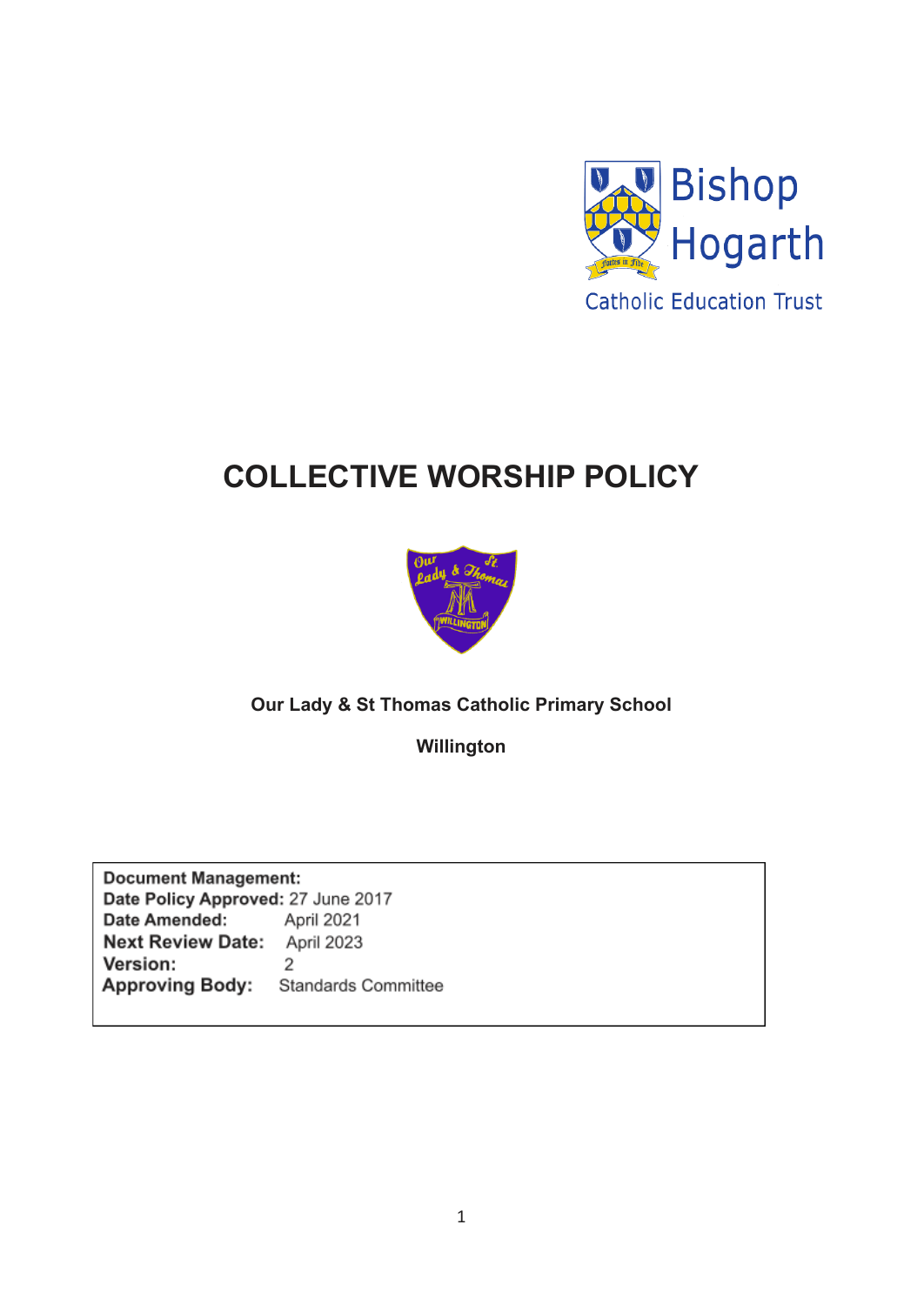## **1. Introduction**

*Regular liturgical celebrations and daily prayers in accordance with the rites, practices, discipline and liturgical norms of the Catholic Church, should be at the heart of school life. (A7.7) The celebration of Catholic liturgies and prayers as an integral part of learning and teaching should create time for the school community to become reflective, experience the presence of God and develop a mature spiritual life. (A8.7)*

## **From Christ at the Centre: A Summary of Why the Church Provides Catholic Schools, Rev Marcus Stock STL MA, Director of Schools, 2005**

The Catholic School is essentially different and distinct from other institutions in both philosophy and practise. Bishop Hogarth Catholic Education Trust recognises the importance of emphasising this distinctiveness in our acts of Collective Worship. To this end, our acts of worship are designed to:

- *● Foster and develop a relationship with Jesus Christ*
- *● promote an appreciation of prayer, worship and liturgy*
- *● encourage the participation of pupils so as to reinforce the unique worth of each individual within our community and also;*
- *● in line with the Liturgical Calendar, the directives and the translations of the liturgical books of the Roman Catholic Church.*

In accordance with the Scheme of Delegation and the Diocesan Memorandum of Understanding, each school in the Trust must provide Religious Education and Collective Worship in accordance with the teachings, rites and liturgical norms of the Catholic Church and will be subject to the authority and direction of the Bishop of Hexham and Newcastle. The key areas of the distinctive nature of Catholic education are recorded in 'Principles, Practices and Concerns' as supplemented by 'The Common Good in Education' (Bishops Conference 1996), focusing particularly on the search for excellence as an integral part of the spiritual quest within oneself and within the wider community.

#### **The Right to Withdraw**

An Academy's Funding Agreement is drafted to mirror the requirements for Acts of Collective Worship. Each pupil must take part in a daily act of Collective Worship unless they have been withdrawn by their parents, or if, in the sixth form they have decided to withdraw themselves.

Parents have the right to withdraw their child from Collective Worship and are not required to provide a reason for doing so.

Parents will be encouraged to discuss their decision with a member of the SLT following a request of withdrawal in terms of:

- The elements of worship in which the parent would object to the pupil taking part in.
- The practical implications of their withdrawal.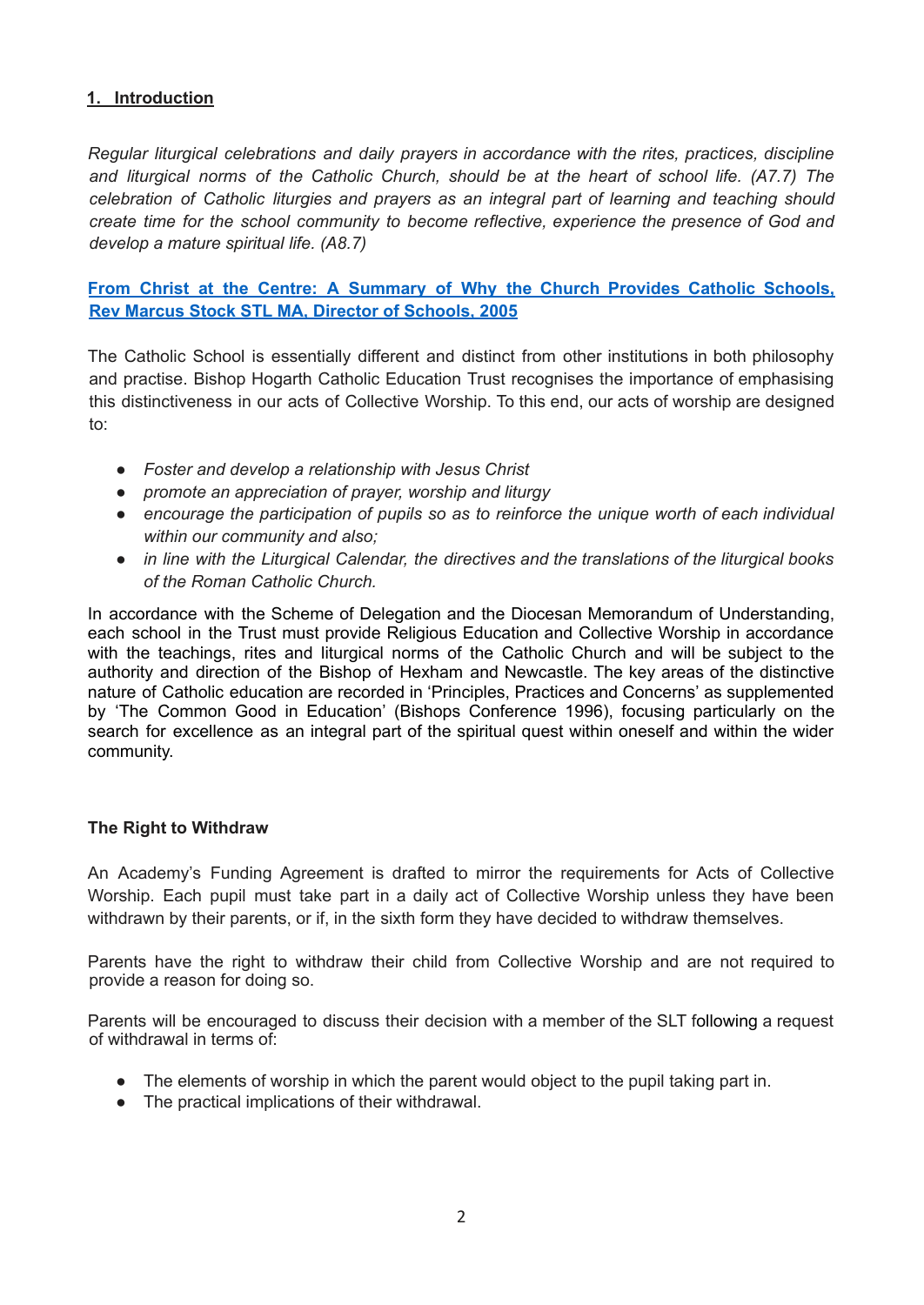Alternative provision will be arranged for pupils who are withdrawn from Collective Worship.

- Alternative provision may involve religious worship relevant to their particular faith or denomination provided that:
- The effect of the alternative provision would not replace the denominational Collective Worship with that of the statutory, non-denominational worship.

Such arrangements can be made at no additional cost to the school.

The alternative provision will be consistent with the overall purposes of the school curriculum.

The Trust's Funding Agreement also states that: 'Where a Mainstream Academy is designated with a religious character in accordance with section 124B of the School Standards and [Framework](http://www.legislation.gov.uk/ukpga/1998/31/contents) Act [1998](http://www.legislation.gov.uk/ukpga/1998/31/contents) or further to section 6(8) of the [Academies](http://www.legislation.gov.uk/ukpga/2010/32/schedule/1) Act 2010:

b) subject to clause 28, the Company shall comply with the requirements of section 70(1) of, and Schedule 20 to, the School Standards and Framework Act 1998 as if the Academy were a foundation school with a religious character or a voluntary school, and as if references to 'the required Collective Worship' where references to Collective Worshipping accordance with the tenets and practises of the specified religion or religious denomination of the Academy.'

c) the Company shall ensure that all quality of.….the Academy's Collective Worship…are inspected. Such inspection shall be conducted by a person chosen by the Company and the Academy shall secure that such inspection shall comply with the requirements set out in any statutory provision and regulations as if the Academy were a foundation or voluntary school which has been designated under section 69(3) of the Schools Standards and Framework Act 1998 as having a religious character.

Collective Worship in a Catholic school is, however, more than just a legal requirement. It is central to Catholic education and is an essential part of the Trust's overall provision for prayer and worship. We are proudly Catholic in both senses of the word. Everyone in our community is invited to contribute to it and gain from it, regardless of faith, level of belief and commitment.

The inspection of the Trust's arrangement for the inspection for Collective Worship and RE shall be through Section 48 Inspections. The report on Religious Education is produced for the Bishop of Hexham & Newcastle, who under Canon Law 804 and 806, as the Diocesan Bishop, has responsibility for the schools in the Diocese, and for the Governing Body of the schools concerned. *"The formation and education in the Catholic religion provided in any school is subject to the authority of the Church….the diocesan Bishop has the right to watch over and inspect the Catholic schools situated in his territory, even those established or directed by members of Religious Institutes".* [\(Canons](http://www.vatican.va/archive/ENG1104/_P2N.HTM) 804, 806 Code of Canon Law).

The Trust is a Eucharistic Community; this means that we are a community rooted in the Catholic tradition, which gathers to celebrate Eucharist on a regular basis. The word "Eucharist" is a translation of the Greek word *eucharistia,* which means thanksgiving. Through sharing liturgical life and mutual support for one another, the trust is strengthened to live Christ- centred lives dedicated to spiritual growth and social commitment.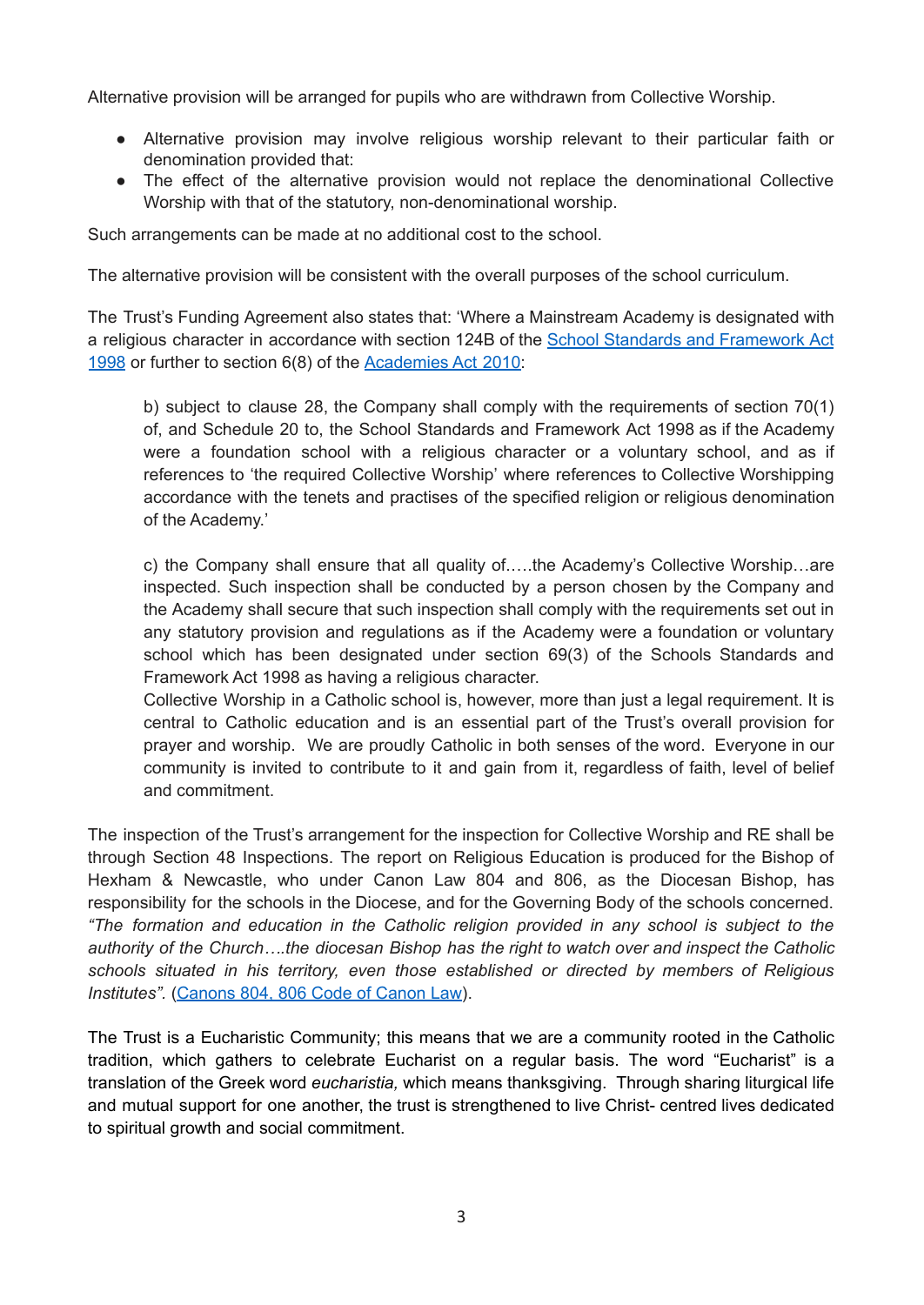The Eucharist is "the source and summit of the Christian life." "The other sacraments, and indeed all ecclesiastical ministries and works of the apostolate, are bound up with the Eucharist and are oriented toward it. For in the blessed Eucharist is contained the whole spiritual good of the Church, namely Christ himself, our Pasch." *[\(Catechism](http://www.vatican.va/archive/ccc_css/archive/catechism/p2s2c1a3.htm) of the Catholic Church 1324)*

In accordance with the 1988 [Education](http://www.legislation.gov.uk/ukpga/1988/40/contents) Act and the DfE [Circular](https://www.gov.uk/government/uploads/system/uploads/attachment_data/file/281929/Collective_worship_in_schools.pdf) 1/94, collective worship within the Trust provides opportunities for pupils and staff to come together as a community through daily prayer in the classroom, through participation in weekly assemblies and through other liturgical celebrations. Furthermore, through collective worship we are able to encourage pupils and staff to reinforce positive attitudes they may have within their community. We also highlight and endeavour to change negative attitudes within our society to encourage a common ethos and shared values amongst all.

In accordance with the Trust's Scheme of Delegation responsibility for arranging Collective Worship rests with the Local Governing Committee after consultation with the Principal/Headteacher.

## **Aims**

The Trust aims to provide opportunities for pupils and staff to come together in community to worship God and to respond to the invitation from God to be in relationship with Him. Collective Worship reflects the traditions of our Church, taking into account the spiritual and educational needs of all who share in it:

- Those who form part of the worshipping community in church.
- Those for whom school may be their first and only experience of church.
- Those from other Christian traditions, faith communities or none.

## **We endeavour to do this by:**

- Helping to develop the faith of each individual within our community;
- Promoting the belief that our Trust is a caring community;
- Giving pupils an insight into and understanding of Gospel values;
- Developing an understanding of the responsibilities the Gospel values place upon each individual within the community;
- Developing a sense of mission;
- Encourage those who form part of the worshipping community in church;
- Help those for whom school may be their first and only experience of church:
- Include pupils from other Christian traditions, or none or from other faith backgrounds; and
- Provide an educational activity or experience to which all can contribute and from which all can gain.

Therefore, at the start of each day the staff in all of the Trust schools gather as a community and briefing begins with a prayer and a reflection to remind us all of God's presence among us.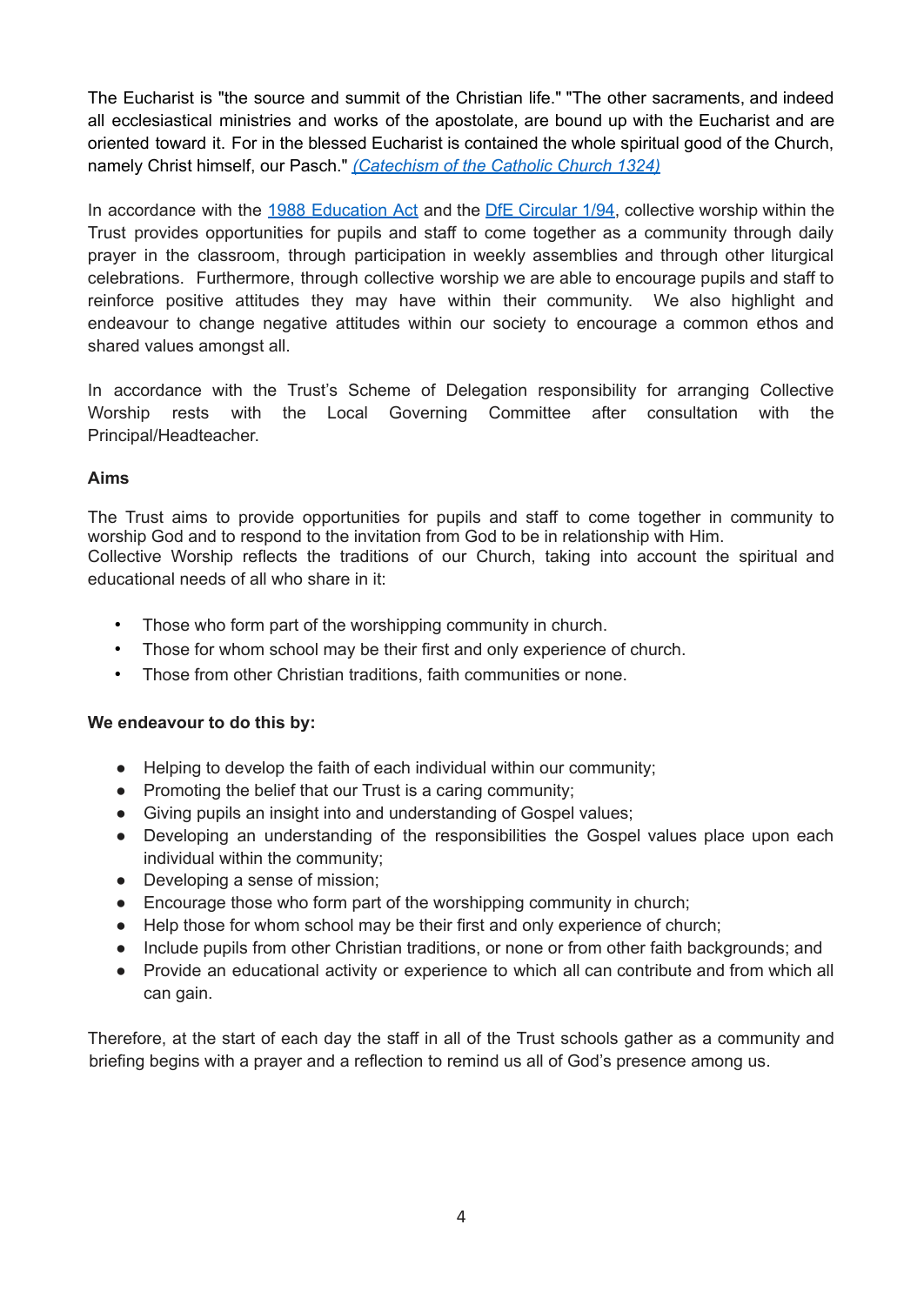## **2. Vision and Values of Bishop Hogarth Catholic Education Trust**

The Trust has adopted the following vision and values to guide us in our mission and to underpin all that we do:

## *Our Vision:*

Our schools will be places of excellence – providing service and witness to children, their families and the wider Catholic community, adding value as a family of schools and enriching the learning and experience of all our young people so they may achieve their full potential.

## *Our Values:*

The following values underpin everything the Trust and our Schools will do:

**BEING** Just and Responsible: We seek to act justly, fairly and responsibly in all our relationships to ensure 'The Common Good' is upheld.

**PROMOTING** Spiritual and Human Development: We believe a knowledge of and a personal relationship with Christ gives meaning and purpose to our lives.

**ACHIEVING** Quality in Teaching and Learning: We believe everyone should gain dignity and self-worth through quality teaching and learning which allow all in our school community to excel.

**SHOWING** Respect for Every Person: We believe that all are created in the image of God and therefore we will respect the unique and intrinsic value of every person, promoting equality and celebrating diversity.

**CREATING** Community: We believe our schools to be faith communities where Gospel values of truth, honesty, forgiveness and reconciliation are lived and where there is special care for those most in need.

**COMMUNICATING:** We value the views and opinions of the communities whom we serve and will actively engage and respond.

## **3. The Aims of Collective Worship at Bishop Hogarth Catholic Education Trust**

- To reflect upon the mystery that is God;
- To provide opportunities for students and staff to come to know Jesus Christ through prayer and action;
- To heighten pupils' awareness of questions related to the ultimate mysteries of life and to explore the beliefs and commitments made by themselves and others in response to such questions;
- To grow in liturgical understanding and development with specific reference to the Catholic tradition;
- To respond to life's challenges, celebrate life's wonders and comfort and console at times of difficulty;
- To celebrate the richness and diversity of our God given creation and the responsibilities we have for its stewardship;
- To give opportunities for silent contemplation, reflection, personal response and prayer;
- To explore, reflect on, express, affirm, or challenge commonly accepted personal and social values and individually held beliefs;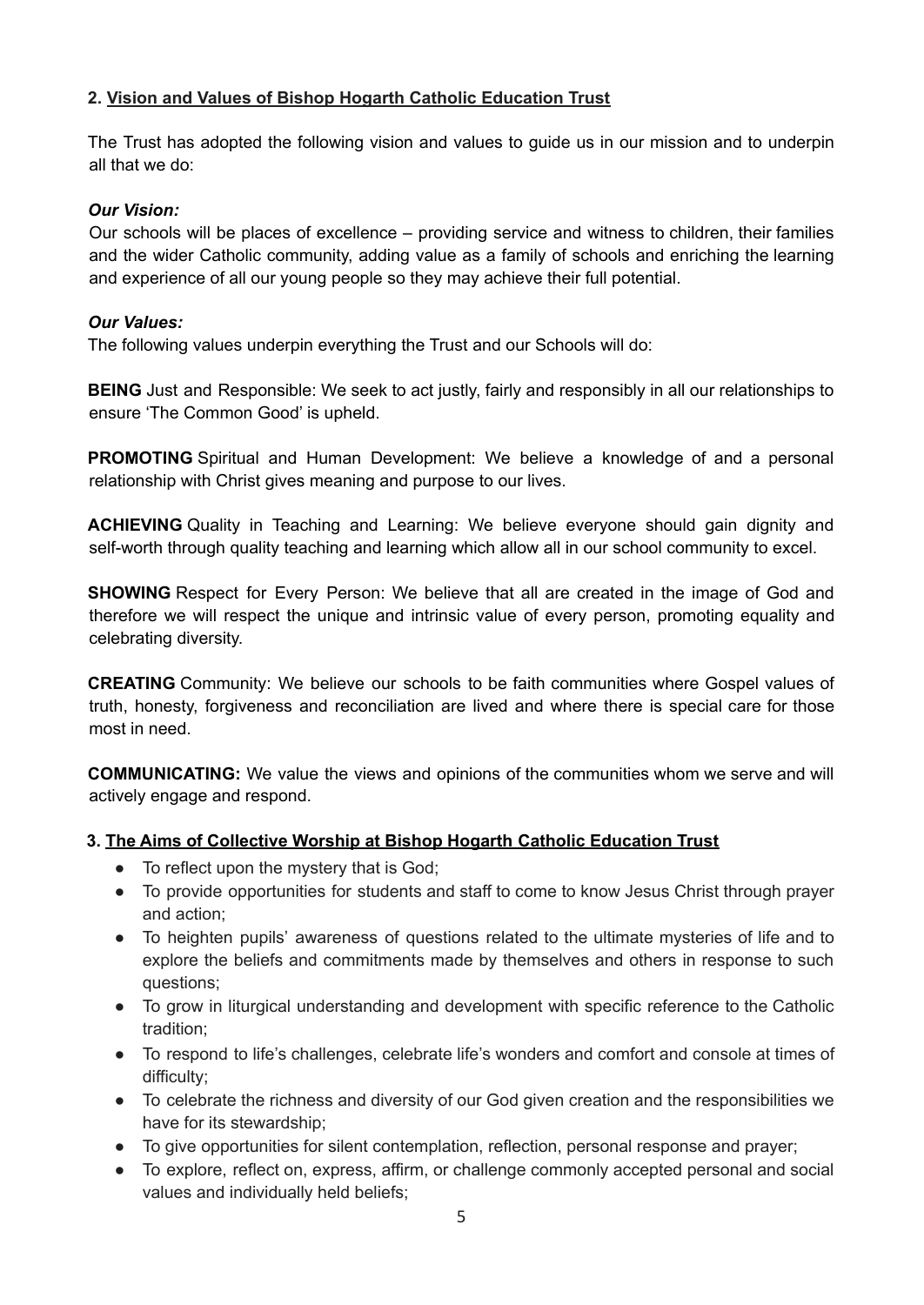- To express our faith as a Christian community thus reinforcing the sense of belonging, the development of community spirit, the promotion of a common ethos and the reinforcement of positive attitudes;
- To provide staff and pupils with opportunities to worship God hence enabling individual spiritual moral development; and
- To offer pupils the opportunity to prepare themselves for challenges in their adult life.

## **To fulfil these aims we will:**

- Ensure the Act of Worship is seen as part of the total curriculum, an integral part of the life of the school and seen to be important;
- Adopt an approach that is based on educational principles which aid the spiritual development of individuals. Therefore the form, shape and content will be educational;
- Respect the integrity of the individual, to give the opportunity to participate creatively and encourage each to make an individual response to a shared experience;
- Build up accessible resource materials for use in assemblies and the daily act of worship;
- Experiences of prayer and worship will be high quality, reflecting the liturgical seasons and feasts of the Church.
- Endeavour to provide a physical environment that is conducive to the above;
- Involve a wider combination of staff, pupils and relevant members of the community in assemblies; and
- Provide an opportunity to review Collective Worship.

## **Role of Trust Head of Catholic Life**

The Trust Head of Catholic Life acts as a resource to support to Lay Chaplains and Chaplaincy Teams. Their role is to provide:

- Training and support
- Point of contact
- Identify and meet the training needs of those involved in chaplaincy in our schools
- Oversee spirituality timetables
- Assistance with sacred spaces
- Opportunities to meet and discuss ideas and problem-solve together
- Assistance with the planning and preparation of key Liturgical celebrations including major feasts and seasons across sectors
- Resources for websites

The Trust Head of Catholic Life will work with school Chaplains and those with responsibility for coordinating collective worship to develop ideas to:

- Make prayer engaging and meaningful
- $\bullet$  Increase involvement of our young people in the prayer life of their school
- Develop whole Trust MAT spirituality events including retreats and liturgies

#### **The Role of the Coordinator for Collective Worship**

The role of the Coordinator for Collective Worship is detailed at **Appendix 1.**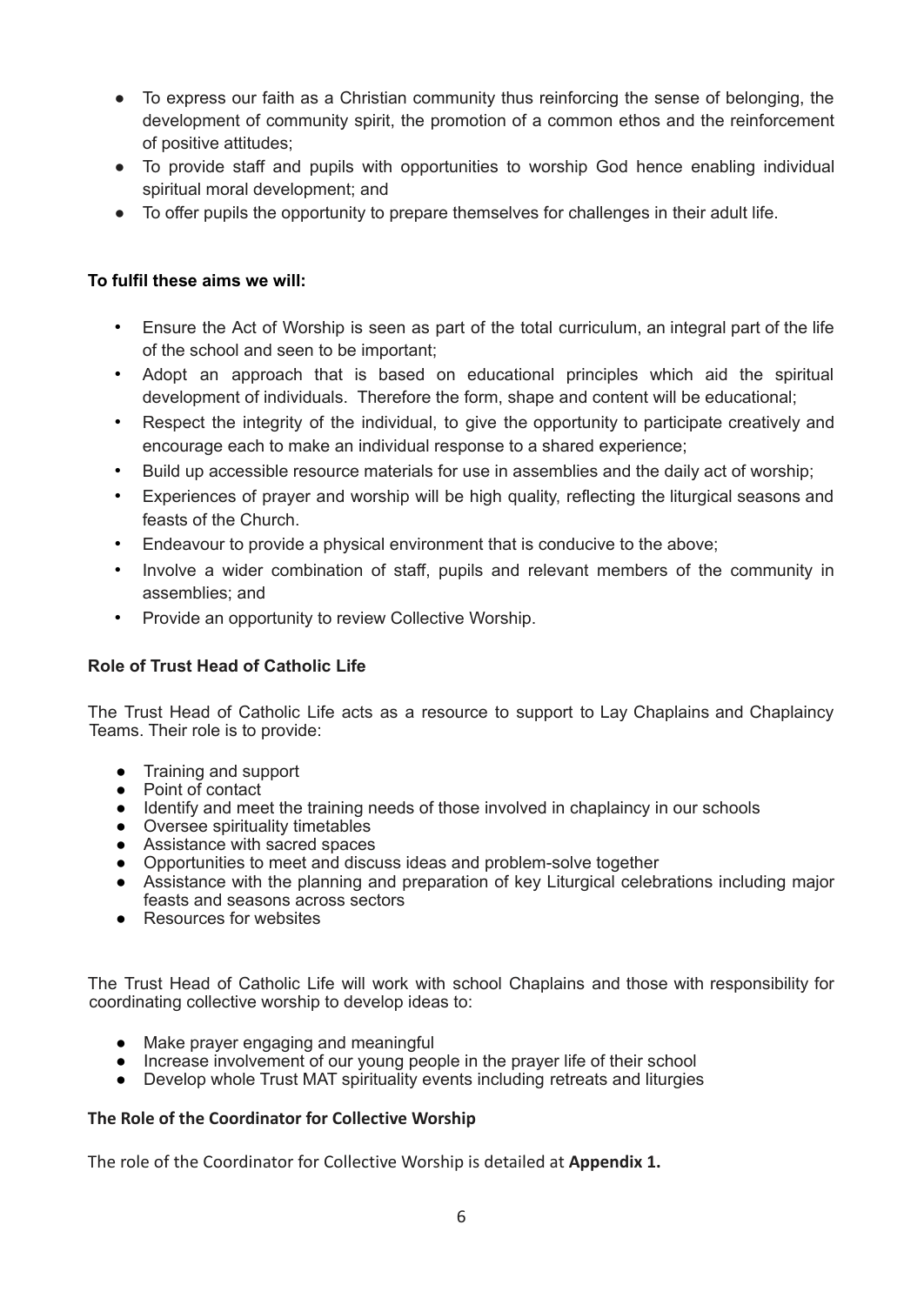Mrs Madeleine Fulton, *is the co-ordinator with a defined role and responsibility for Collective Worship*

## **Organisation of Collective Worship**

The organisation of collective worship is detailed at **Appendix 2** (each school to complete).

#### **Policy Monitoring and Review**

This policy is monitored by the Collective Worship Coordinator. It is evaluated and reviewed by the Headteacher, members of the Senior Leadership Team and the Collective Worship Coordinator with the whole school teaching staff and Governors every two years.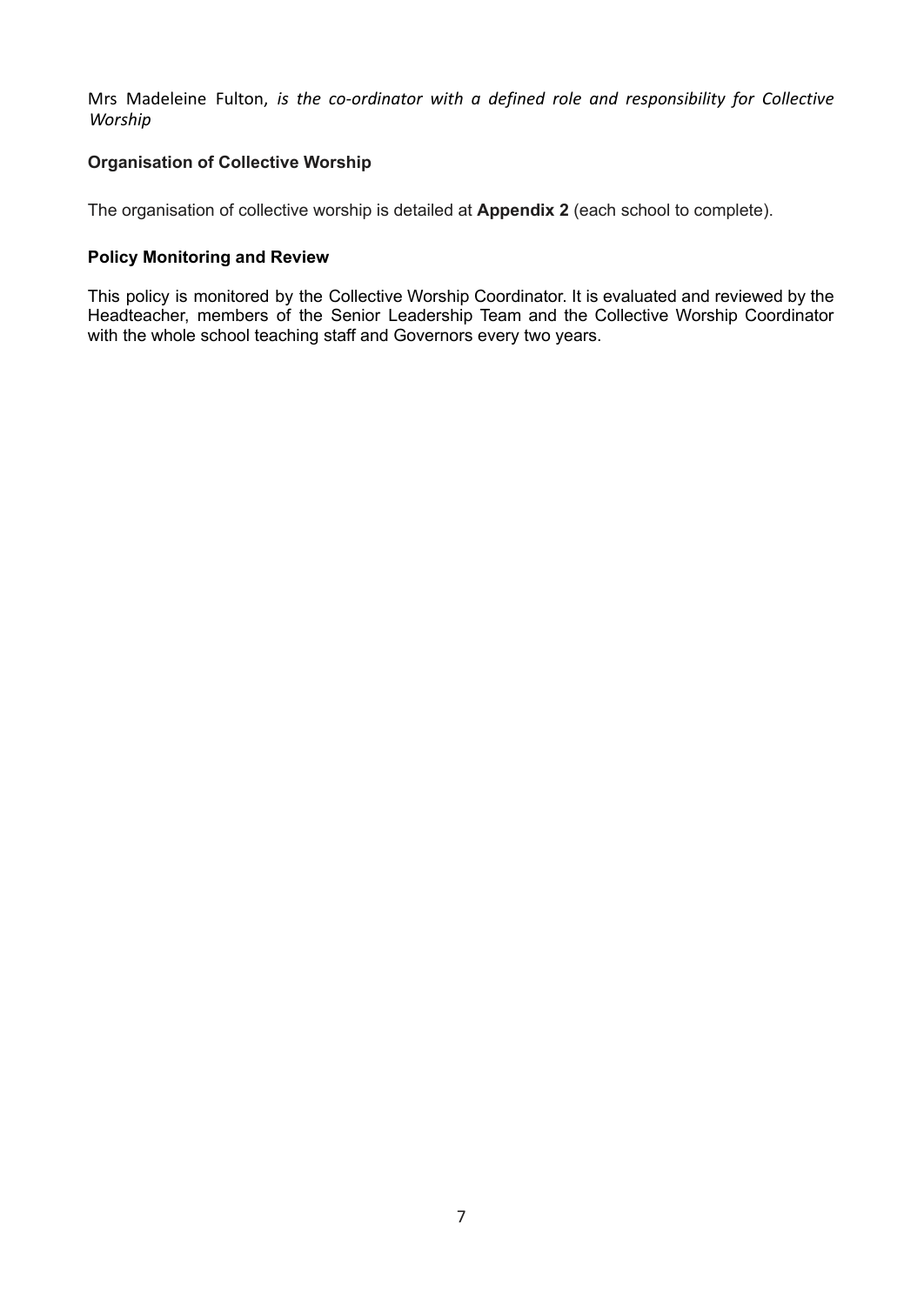## **The Role of the Coordinator for Collective Worship**

- Formulating a written policy for Collective Worship
- Ensuring that there is a development plan for Collective Worship included in the school development plan
- Ensuring that Collective Worship is appropriate to the age, aptitudes and faith backgrounds of pupils
- Ensuring that Collective Worship takes account of the religious and educational needs of all who share in it and is rooted in the principles of the 'Directory for Masses with Children'
- Organising themes for Worship
- Assisting the governors and headteacher to carry out their legal responsibilities with regard to Collective Worship including withdrawal from collective worship
- Developing staff confidence and expertise e.g. through modelling different prayer styles

#### **Planning, recording, monitoring and evaluating**

Our planning, recording, monitoring and evaluation of CW ensures that we:

- Maintain and develop effective procedures and documentation
- Observe Acts of Collective Worship and provide feedback
- Inform the Headteacher of standards and developments in Collective Worship

#### **Communication**

- Communicating to members of the school community the significance and content of Collective **Worship**
- Reporting to and consulting with Governors and Headteacher regarding matters of concern and development
- Acting as consultant to colleagues
- Encouraging positive attitudes towards Collective Worship
- Informing newly appointed colleagues of school policy regarding Collective Worship
- Communicating with parents, Governors and the parish community
- Liaison with the school chaplain
- Liaison with the Diocesan Department for Education

#### **Professional development/Ongoing formation**

- Leading and organising inservice training and ongoing formation for Collective Worship
- Attending appropriate in-service courses, reporting back and leading staff training
- Keeping up to date by personal reading

#### **Resources**

- Evaluating existing resources
- Developing the resources available for Collective Worship including visual aids, artefacts, drapes, music, visitors, leaders, new and relevant books, posters etc.
- Budgeting efficiently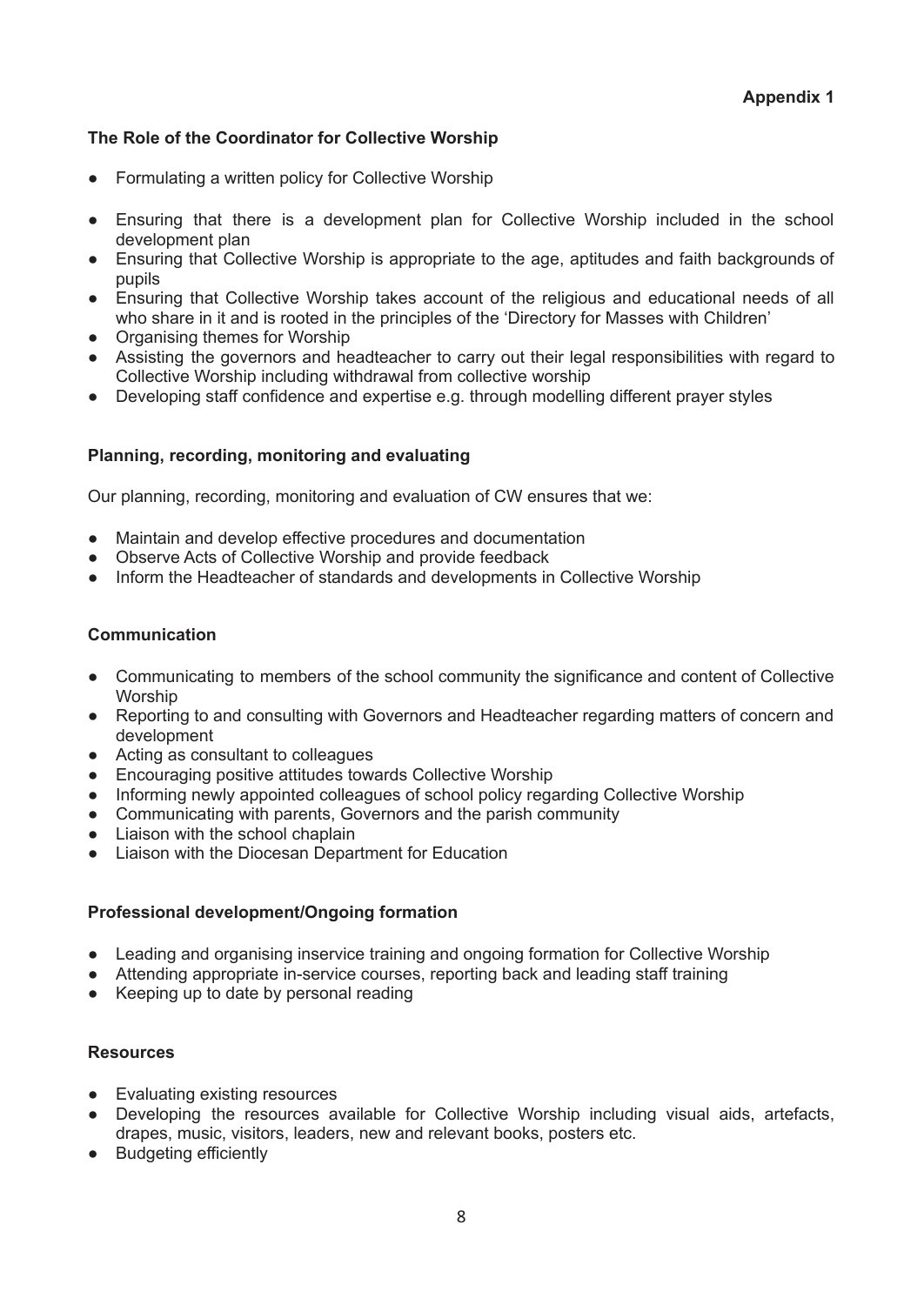## **Organisation of Collective Worship**

#### **Planning, content and celebration**

Collective Worship at OLST is planned following a structure with reference to the Church's seasons, Come and See, Life to the Full (Ten Ten) feast days, the Curriculum and significant dates such as Holocaust Day, CAFOD Family Fast Day etc. Parents and our Parish community are invited to participate in many of our celebrations.

The timetable of Collective Worship is as below:

#### **Daily / Weekly**

#### **Monday** -

Class based Worship lead by children 20 mins (Class Teachers to timetable individually)

#### **Tuesday** -

Whole School Worship 30 mins (based on the Gospel reading of the previous Sunday).

#### **Wednesday** -

Class Based Worship 20 mins lead by teacher (Class Teachers to timetable individually)

#### **Thursday** -

Separate KS worship led by members of the SLT on a rota basis - this worship will relate to Curriculum, significant days or Come and See / Life To the Full rather than the Church Seasons. This will also be the day when we have the class-lead worships for members of the Parish and Parents to attend.

#### **Friday** -

Whole School Worship 30 mins rooted in Social Teaching of the Church and our role as Custodians of the Earth

\* Opportunities within the week for the children to journal in their prayer journals, spontaneous prayer and daily reflective Worship as well as more standard Catholic prayers.

#### **Termly**

One CW per half term led by children for parents and parish.

#### **Annually**

Welcome worship for our new Reception Class and Parents in **September / October**

One Whole School Worship Christmas and Easter with Parents and Parish Last week of term **negotiated with Parish Priest so he can be part of this Worship**

Y6 Leavers' service - whole school. Last week of term. 30mins + **negotiated with Parish Priest so he can be part of this Worship**

Worship is collectively held in the School Hall or outdoors and in classrooms for class-based worship.

**\*These Collective Worships are interspersed regularly with School Masses but are becoming ever more important as our Priest in Residence is less able to offer Mass and our Parish Priest has many other Parishes to attend to.**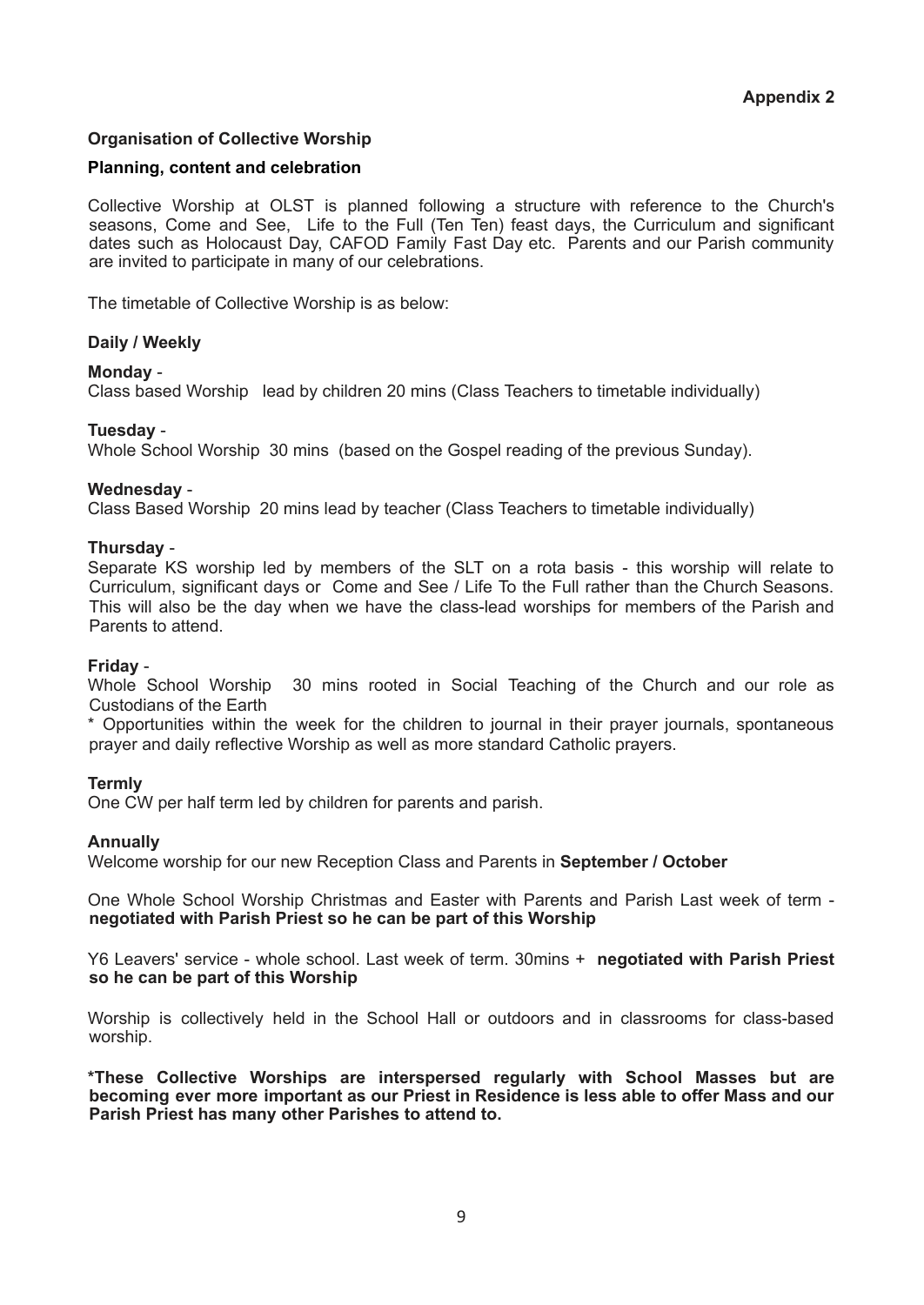#### **Recording**

Each class has a Collective Worship planner and children and teachers record their Class worship there - it may be written by the children or teacher or may be a standard Collective Worship which is a print out from Ten Ten or Come and See.

There is an Annual overview of our whole school Worships. This highlights which Key Stage (weekly) that each Senior Leader will deliver and Key Stage and Whole School Worships for Parents. Masses are also detailed and will take place wherever possible if we have a Priest to deliver the Mass.

Formal Collective Worship to which Parents and Parish are invited are created and stored electronically on the Google Drive.

#### **Monitoring and Evaluation**

The CW coordinator or Head Teacher will monitor CW across the school once per term. We ensure that a range of our CW is monitored and evaluated and feedback is given to staff members within the same day.

Children evaluate their own CW celebrations on a weekly basis and Class Teachers ensure they follow the given standard organisation as shared by the Diocese.

Collective Worship monitoring is recorded using forms as approved by and sourced from the Diocese.

Following monitoring, training needs will be identified and outcomes used to inform SEF 48.

#### **The learning environment**

*'Symbols and icons of the Catholic faith when displayed in school and throughout its premises will help the school community and visitors to experience the uniqueness and sacredness of this learning environment'*

Every classroom has a Sacred space where the above are displayed and changed in accordance with Church seasons and celebrations. Children also set up their own spaces when delivering their Collective Worship and they are taught to be respectful and reverent in their handling of religious artefacts. Symbols of our faith are found all around school and within the school hall there is an altar which is central to our whole school Collective Worships.

#### **Developing Parish Links**

The school and our Parish have always had extremely strong links from the time when the Irish Miners built our church and school to the present day. Willington is a small, close knit community and the Catholic element of this town even more so. Many members of our Parish attended OLST school themselves and are now grandparents and great-grandparents of the children who attend our school presently. Two members of staff and an ex-head teacher are members of the Parish and live locally. Up until recently, Father Brian has been a visible presence in school and children are taught about how the school and Parish are linked from the day they start in Reception. Parish members are invited to all our school celebrations and are always present in Mass when the children celebrate their monthly Masses and special events such as First Holy Communions. Children know key members of our Parish and the work they do. Our Parish supports the initiatives we work on such as collecting toys for the Salvation Army and we support the Parish i.e. collecting and donating for the Foodbank.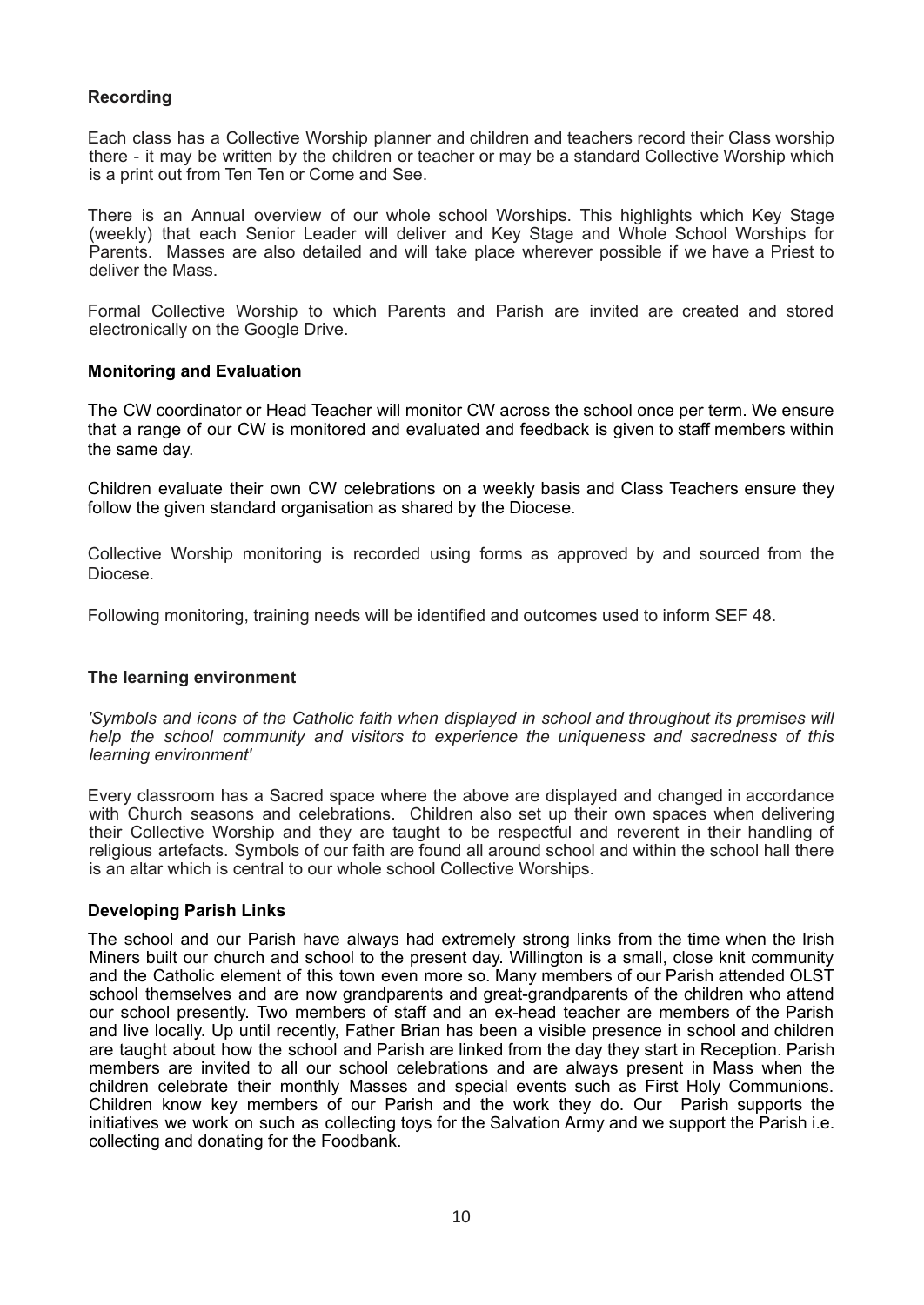#### **Prayer**

A variety of prayer styles will be used appropriate to the age of the children and the occasion. Children pray every day at the beginning and end of the day as well as before lunch and gathering together in the afternoon. They pray as part of daily reflection and are encouraged to complete prayer journals weekly. Our children are encouraged to think about alternative forms of prayer and are also exposed to prayer forms of other world religions through pupils of other faiths - for example, we have Buddist children in school at the present time and they have taught their classmates forms of prayer that they follow at home.

Children are taught formal prayer as part of our faith but understand that informal prayer is just as special a way of talking to God too. They know that Singing and dancing are also ways of communicating our thoughts and feelings to God.

Staff pray together at every staff meeting and whenever we gather for CPD.

#### **Daily Worship**

See previous timetable. Each class worships daily in some way as defined in the above timetable.

#### **Retreats / Pilgrimages**

We are a small school with a very precarious budget and therefore, external retreats and pilgrimages are not a viable option at present. However, we use our beautiful outdoor space in many ways and one of those is to take time to reflect and have quiet time away from the busy time of our everyday lives. Teachers design programmes of prayer. reflection and mindfulness to give the children time to reflect on the world around them and the part they play in it.

Year 6 always attend the Youth Village every year as part of the celebrations across the Diocese for Year 6 - these days have been sorely missed in the past two years.

In the school year 2021-22 we are hoping to have a whole school retreat To the Emmaus Village. This is something that after our RE inspection of 2020, staff felt would enhance the prayer -life of our school. However, due to the pandemic and budget constraints, we have been unable to facilitate this as yet. We would hope that this would become an annual event to start the school year in a spiritual and meaningful way.

#### **Feast Days / Holy Days of Obligation**

Our Parish church celebrates Holy Days of Obligation / Feast days at weekends. Therefore, staff draw the children's attention to thiem in school. Where possible, we have a Collective Worship and in classrooms, staff will prepare a special class worship.

#### **Sacred Spaces (Primary) / Chapel (Secondary)**

Focal points in each classroom and throughout the school will reflect the liturgical season and will reference Come and See topics. In this way they are an outward sign of the school's ethos.

#### **Charity**

Our children learn that charity to others is central to our faith and that this is faith in action. There are key charities both local, nationwide and global that we as a school support. All these charities apart from CAFOD. are charities to which we have a personal connection.

The annual Salvation Army toy appeal which is a local charity and helps children in our local area at Christmas. This is part of our Reverse Advent calendar and is very well supported. In the last two years alone, we have contributed gifts distributed locally to over 160 families (some of our own children have received these gifts through the Salvation Army such is the deprivation that many of our families continue to live in).